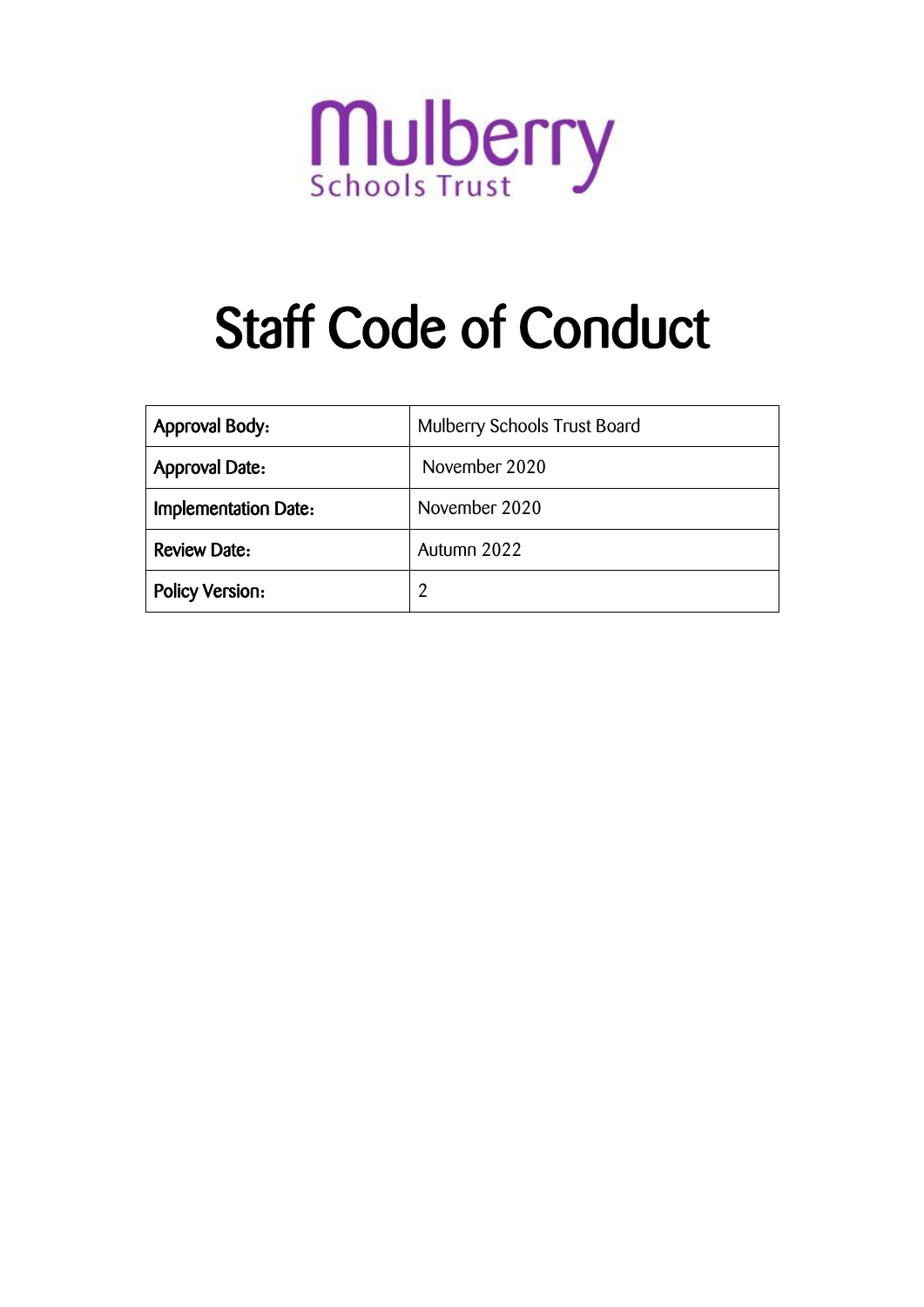

# Version Control

| Version | Reviewed         | Changes since last version                                                                       |
|---------|------------------|--------------------------------------------------------------------------------------------------|
| 2       | November<br>2020 | Minor change to add clarity in policy and addition of reference to anti-<br>racist action plans. |
|         |                  |                                                                                                  |
|         |                  |                                                                                                  |
|         |                  |                                                                                                  |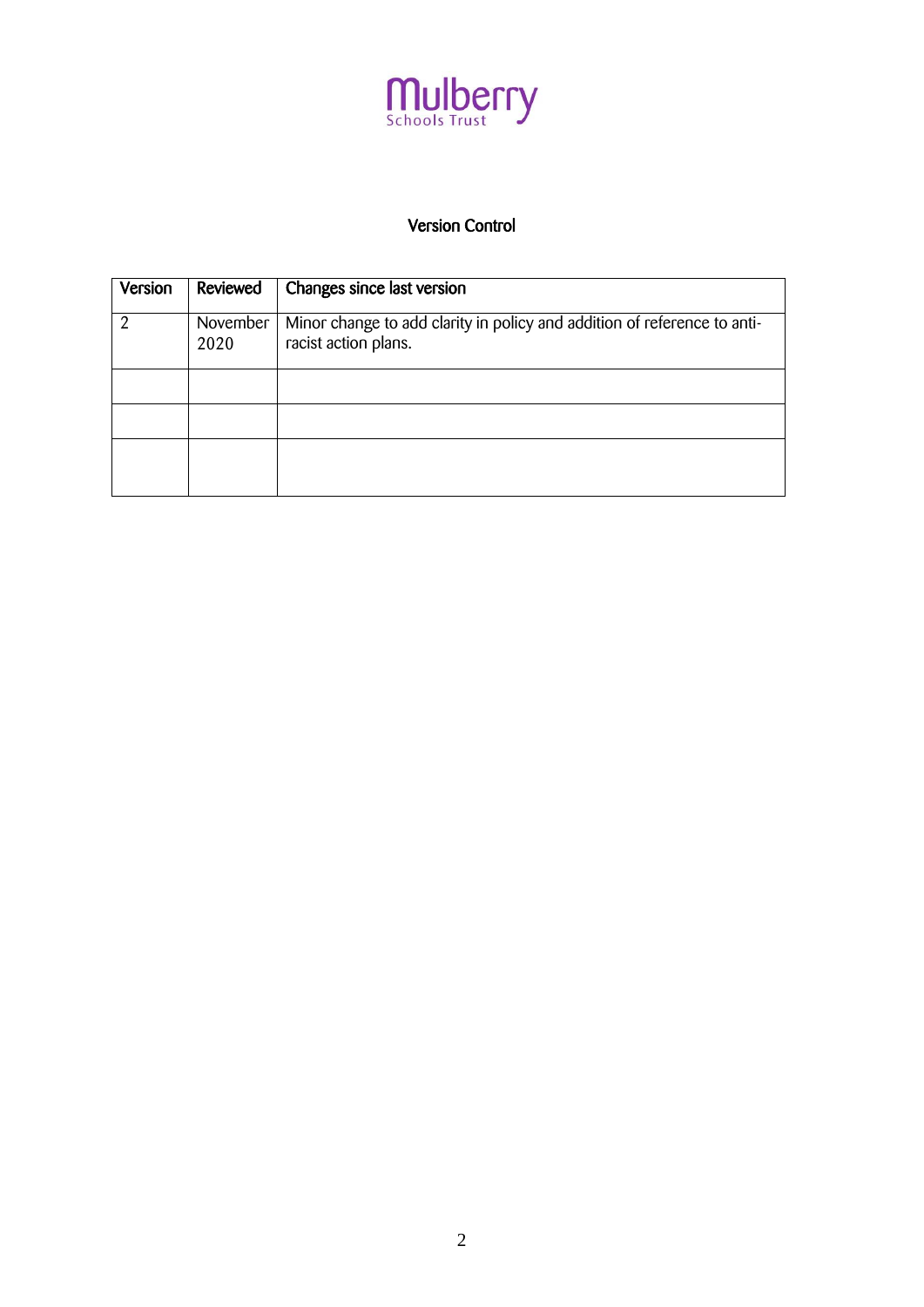# ulberry

# This policy has been adopted by the Mulberry Schools Trust and will be applied to all schools that belong to the Mulberry Schools Trust.

# Code of Conduct for Teaching and support staff

# 1. Introduction

This Code takes into account the documents 'Keeping Children Safe in Education' (latest version), the Child Protection and Safeguarding Policies of each school, the Anti-Bullying Policy of each school, the Equality Policy, the Anti-Racist action plan of each school and the E-Safety and Acceptable Use of ICT Policies of the Trust

- The Code of Conduct sets out the minimum standards of behaviour expected of all staff at a Mulberry School and provides guidelines to help maintain and improve standards for all concerned in the well-being of pupils involved in the school.
- The Code of Conduct should be read in conjunction with a number of policies relating to conduct. It sets out standards of conduct which all staff are expected to follow when within, or representing any of the Trust's schools. It takes in the requirements of the law and attempts to define the required levels of professionalism to ensure the well-being of the schools, their staff and pupils.
- The Code of Conduct applies to all staff working at a Mulberry school, whether paid or unpaid, whatever their position, role or responsibilities and 'staff' includes employees, governors, contractors and volunteers.
- It is in the interest of all staff to observe the rules and obligations of this Code. The schools have a duty of care to their staff, parents and pupils and the implementation of the practices in this Code will help to discharge that duty.
- All staff should make the well-being, development and progress of all pupils their priority by taking all reasonable steps to ensure the safety and well-being of pupils under their supervision, using their professional expertise and judgment for the best interests of pupils in their care.
- All staff are expected to raise concerns about the practices of colleagues where they may compromise pupils' safety.
- It is an expectation that all members of staff will be familiar with their school's safeguarding procedures and are aware that they are in a position of trust, that their relationship between them and pupils is not one of a relationship between equals and that this position must never be used to intimidate, bully, humiliate, coerce or threaten.

Reference to this Code will be made in all contracts of employment and a copy will be given to all staff. The induction programme for all new staff will reinforce the principles of this Code. Any investigation of alleged breaches of this Code will be covered under the Trust's disciplinary procedures.

# 2. Professional behaviour

'Professional behaviour' is a generic term, but within this Code of Practice includes such aspects as:

- Acting in a fair, courteous and mature manner to pupils, colleagues and others
- Co-operating and liaising with colleagues, as appropriate, to ensure that pupils receive a coherent and comprehensive educational service
- Endeavouring to assist a Mulberry school to achieve its strategic objectives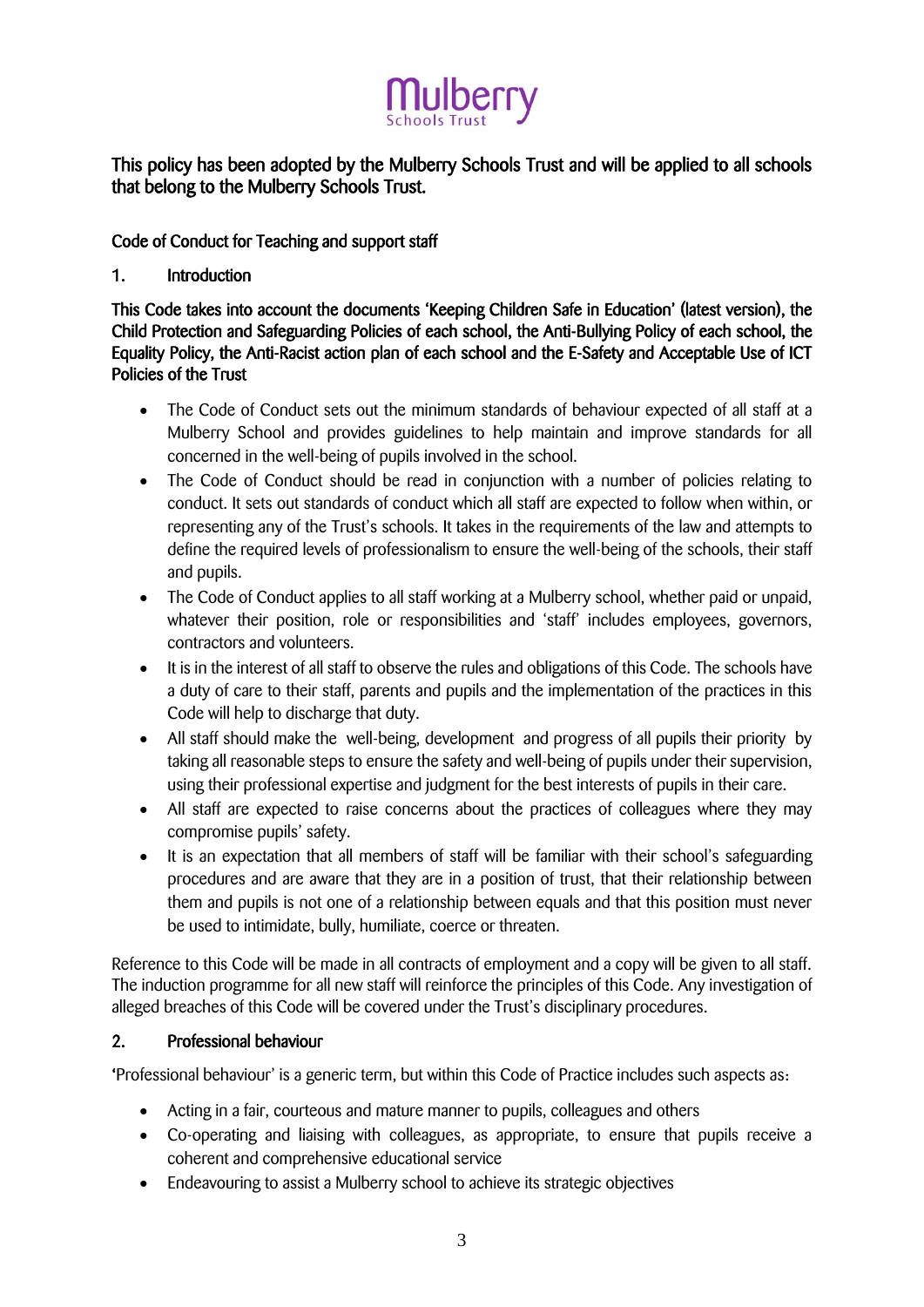

- Respect for school property
- Taking responsibility for the behaviour and conduct of pupils in classrooms and sharing such responsibility elsewhere around the school
- Being fit for work (that is not to be adversely affected by drugs, alcohol etc.)
- Being familiar with job requirements (for example, proper preparations, use of methods/systems, maintenance of appropriate/required records etc.), including keeping up-todate with developments relevant to the job. This is in full recognition of the Trust's commitment to provide training opportunities for all staff where the need arises
- Being familiar with communication channels and school procedures applicable to both pupils and staff
- Ensuring that all assessments/examinations/tests are conducted in a fair and prescribed manner and that procedures are strictly followed with respect to confidentiality and security
- Maintaining the appropriate level of confidentiality with respect to pupil and staff records and other sensitive matters. Staff should take care not to discuss issues of particularly sensitive matters within the school community which cause distress to colleagues, pupils or parents
- Respect for the rights and opinions of others

Allegations of unprofessional conduct or improper contact or words can arise at any time. All members of staff are reminded that professionalism and vigilance are required so as to ensure the safety of children in our care and to minimise the risk of an allegation of impropriety. It should be noted that forming inappropriate relationships with children or young people who are pupils or students at another school may also be regarded as gross misconduct. Such behaviour tends to bring the school into disrepute and gives rise to concern that the staff involved cannot be trusted to maintain professional boundaries with pupils and students at their home school.

# 3. All staff should be able to demonstrate respect for diversity and take steps to promote equality by:

- Acting appropriately and in accordance with this Code towards all pupils, parents and colleagues
- Complying with their school's Anti-Bullying, Equality Policy and this Code of Conduct
- Following the school anti-racist action plan
- Addressing issues of discrimination and bullying should it arise
- Helping to create a fair and inclusive school environment.

All staff should work as part of the school community by developing productive and supportive relationships with colleagues, exercising any management responsibilities in an inclusive and fair manner, complying with all school and Trust policies and procedures, recognising the role of the school in the life of the local community and upholding the school's reputation and status within the local and wider community.

#### 4. Staff need to take particular care when dealing with a pupil who:

- a. Appears to be emotionally distressed or generally vulnerable and/or who is seeking expressions of affection from a member of staff
- b. Appears to hold a grudge against a member of staff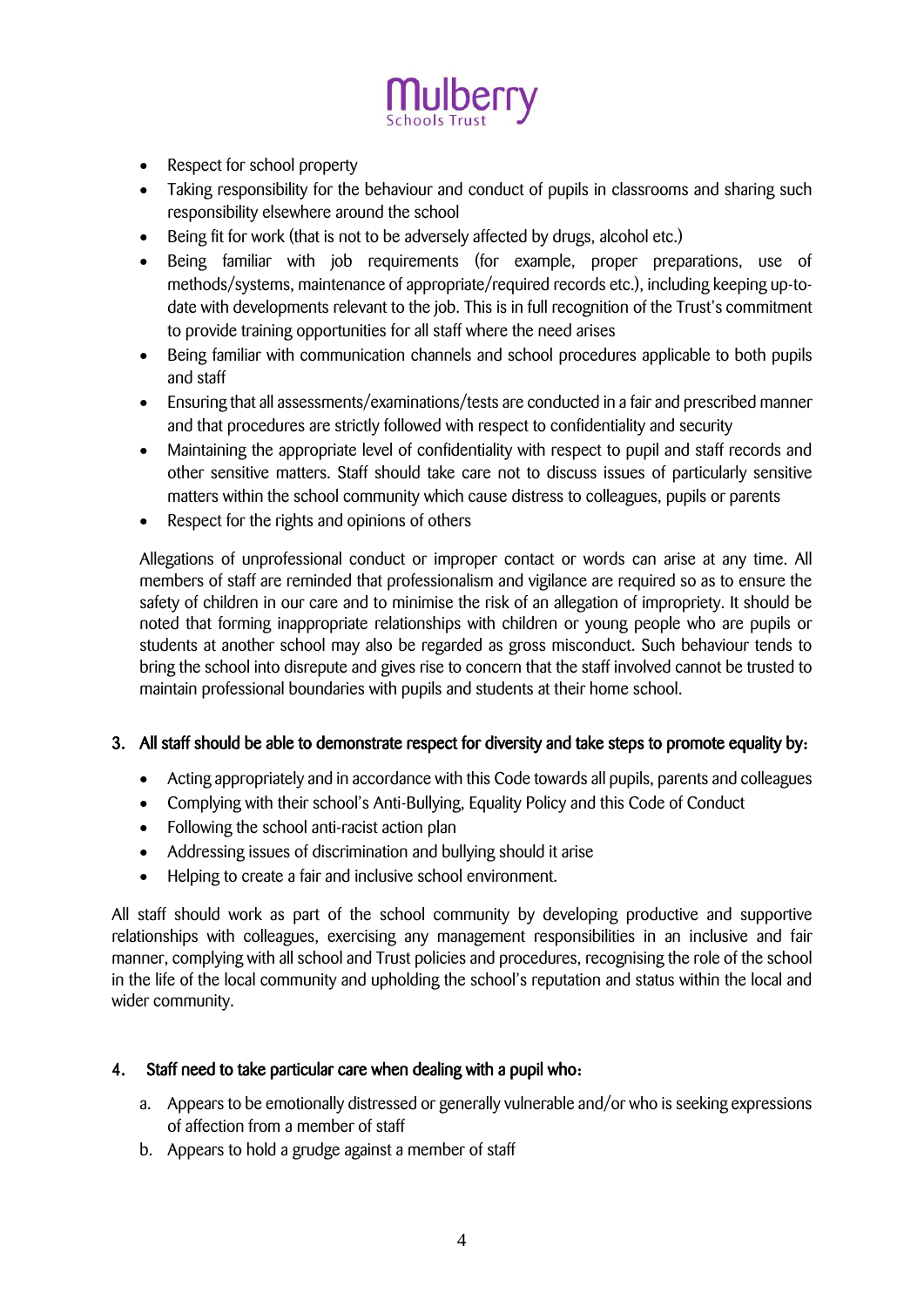

c. Acts in a sexually provocative way or who is inclined to make exaggerated claims about themselves and others, or to fantasise or one whose manner with adults is over-familiar

# Procedures to be followed in such instances:

Some of these behaviours may be indications that the pupil has been or is currently being abused and should, therefore, be referred to the Director of Inclusion under the school's safeguarding procedures. Staff should be aware of the general guidance that will apply in all cases. In particular, staff:

- a. Need to exercise professional judgment but always act within the spirit of these guidelines. If staff are involved in a situation where no specific guidance exists, they should discuss the circumstances with a senior colleague. A written record should be kept that includes justifications for any action taken
- b. Must be familiar with procedures for handling allegations against staff
- c. Must be aware of the school's safeguarding procedures and knowledge of 'Keeping Children Safe in Education'. They must seek guidance from a senior colleague if they are in any doubt about appropriate conduct, and
- d. Must report any actions which could be misinterpreted, any misunderstandings, accidents or threats involving themselves and a pupil or a group of pupils to a senior member of staff.
- e. All staff have a responsibility for safeguarding.

# 5. It is important that rules of conduct are clear to all pupils

- At the start of each academic year, all pupils are reminded of their school's rules by their tutors; these rules are printed in the front of the pupil planners. All members of staff have a responsibility to ensure that these rules are kept.
- Staff should ensure that pupils are dressed according to the requirements of the uniform policy
- Each member of staff is responsible for the management and control of their group of pupils. This applies to all areas of the school they are working in, including corridors, recreation spaces – not just classrooms
- All members of staff have a collective responsibility for the well-being of pupils at a Mulberry school.

# 6. Contact with Pupils (in school)

Members of staff teaching one pupil or conducting a one-to-one meeting or teaching session with a pupil should take particular care in the following ways:

- Use a room that has sufficient windows onto a corridor so that occupants can be seen or keep the door open, or inform a colleague that the lesson/meeting is taking place.
- Where possible, arrange the meeting during normal school hours when there are plenty of other people about
- Do not continue the meeting for any longer than is necessary to achieve its purposes
- Avoid sitting or standing in close proximity to the pupil, except as necessary to check work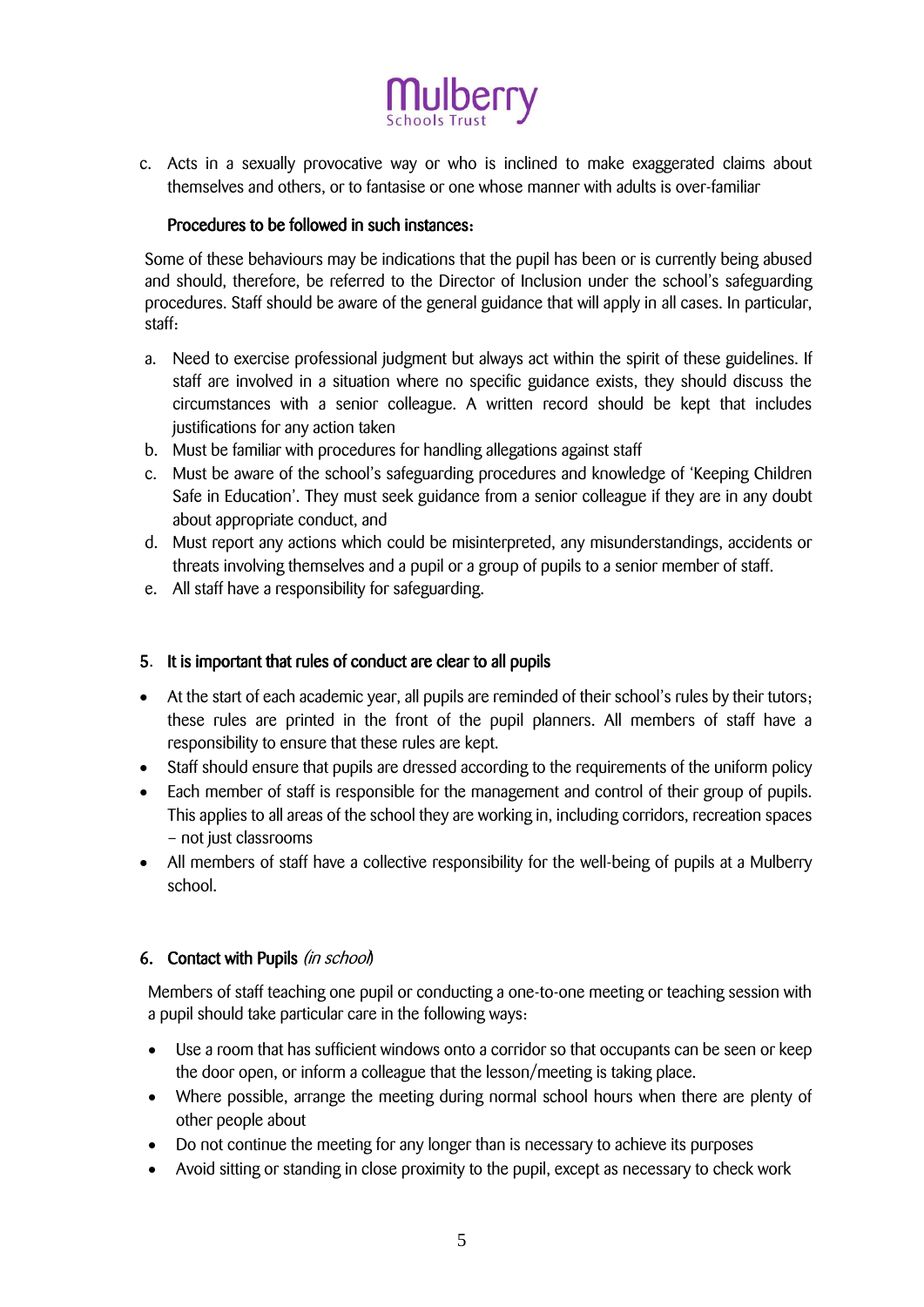

- Avoid using 'engaged' or equivalent signs on doors or windows
- Avoid any conduct that could be taken as a sexual advance Report any incident that causes them concern and make a written record (signed and dated)

# 7. Contact outside School

Pre-arranged meetings with pupils outside school is not permitted unless approval is first obtained from parents and authority given for this by a senior member of staff.

- As a general rule, members of staff should not give pupils their home address, home telephone number, mobile or personal email address or have them as friends or contacts on their social networking accounts
- They should not make arrangements to meet pupils, individually or in groups, outside school other than on school trips authorised by the Head Teacher / Principal
- Where possible, they should avoid contacting pupils at home.
- They should not give a pupil a lift in their own vehicle other than on school business and with the permission of the Head Teacher / Principal
- They should not invite pupils to their home

# 8. Friendships with parents and pupils

Members of staff who are friends with parents who have children in a Trust school will have contact with those pupils outside the school. However, they should still respect the same advice wherever possible.

# 9. Home Visits

In some circumstances, home visits are necessary. If this is the case, staff should:

- Discuss the purpose of the visit with senior colleagues
- Follow the risk assessment strategy and ensure that risk assessments are in place. In all cases, where possible, staff must be accompanied on such visits by another colleague and ensure the Head of Year is informed
- Have a mobile phone and emergency contact
- Not make a home visit unannounced if it can be avoided.

# 10. Record-keeping

Comprehensive records are essential. Any incident involving children that could give cause for concern, whether contemplated in these guidelines or not, should be recorded with justifications for any action taken. In addition, any incident should be reported promptly to a senior colleague.

# 11. Good Order and Discipline

Teaching staff and other staff in charge or control of pupils should strive to maintain good order and discipline at all time when pupils are present on school premises and whenever pupils are engaged in authorised school activities, whether on school premises or elsewhere.

# 12. School Property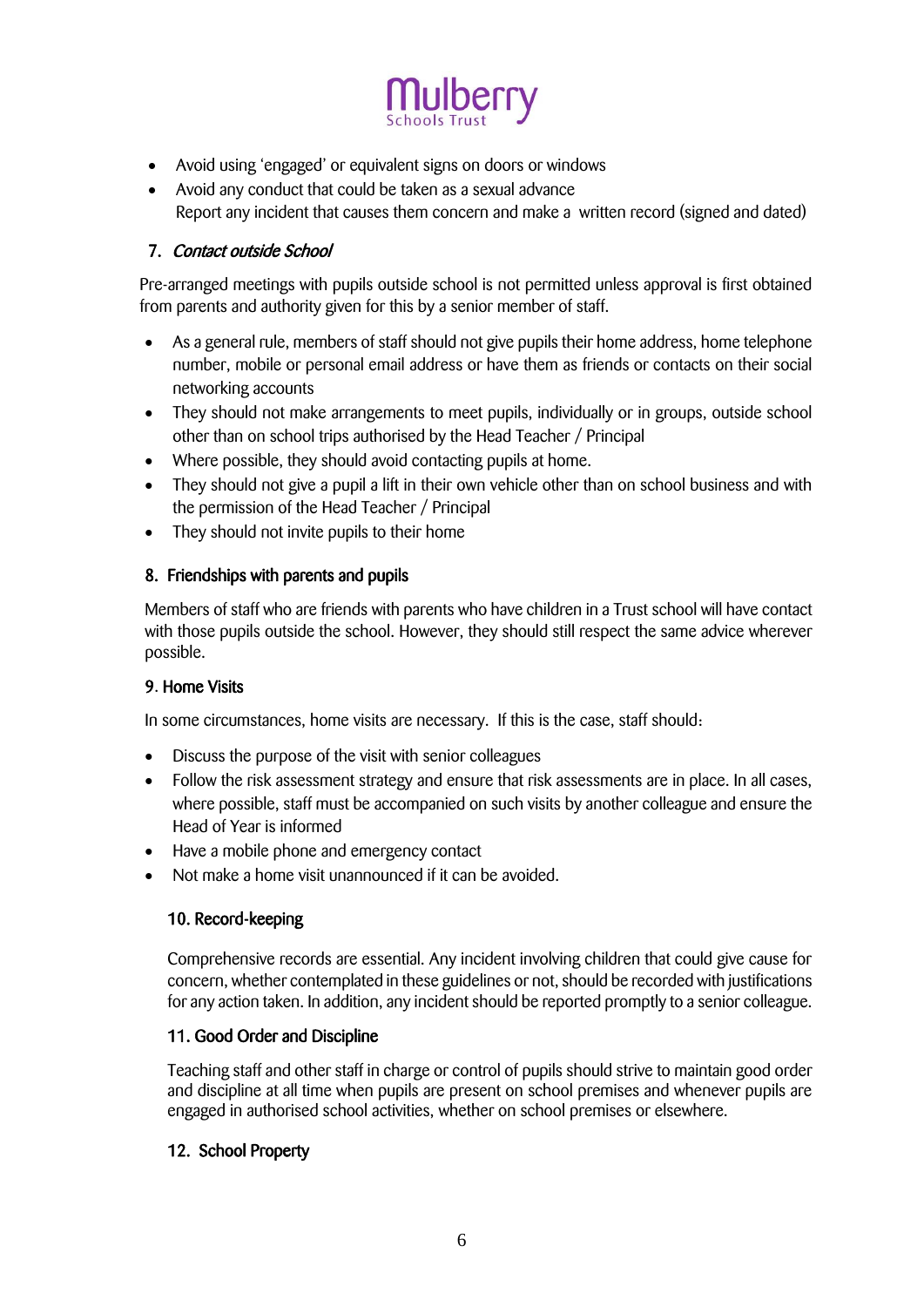

Staff are required to take proper care when using school property and must not use school property for any unauthorised use or for private gain.

#### 13. Use of Premises

Staff must not carry out on school premises any work or activity other than that pursuant to the terms and conditions of their employment at a Mulberry school without the prior consent of the Head Teacher / Principal.

# 14. Language

Staff should ensure that they use appropriate language at all times. They should:

- Avoid words or expressions that have unnecessary sexual content or innuendo; avoid displays of affection either personally or in writing (for example, in birthday cards, text messages, emails, etc.)
- Avoid using threatening words
- Avoid the use of words or actions that could be deemed over-familiar
- Avoid swearing or using any sort of offensive language in the presence of children
- Avoid using sarcasm or derogatory words when disciplining pupils and unprofessional personal comments about colleagues. Sanctions imposed on pupils must be in accordance with a school's behaviour management policy
- Be aware that aspects of a school's curriculum may give rise to sexually explicit subject matters. Care should be taken in subjects where boundaries are relaxed (for example, Drama). Staff should have clear lesson plans and take care to avoid over-stepping personal and professional boundaries.

#### 15. Dress

Staff are expected to dress appropriately. The School expects an appropriate standard of professional behaviour from all staff at all times, including standard of dress and personal appearance. The dress code applies on all occasions that pupils are present, including visits, unless the nature of the activity dictates otherwise. As a general rule, the wearing of jeans and trainers is considered inappropriate.

#### 16. Gifts and rewards

Where a member of staff receives a gift from a pupil or from a parent, they should:

- Declare the gift where there is a possibility it could be misconstrued. The Head Teacher Principal may, in her / his absolute discretion, require the member of staff to decline the gift
- Decline the gift if it could be seen as a bribe or could create an expectation of preferential treatment.

Where staff are thinking of giving a gift or reward:

• It should be provided as part of an agreed reward system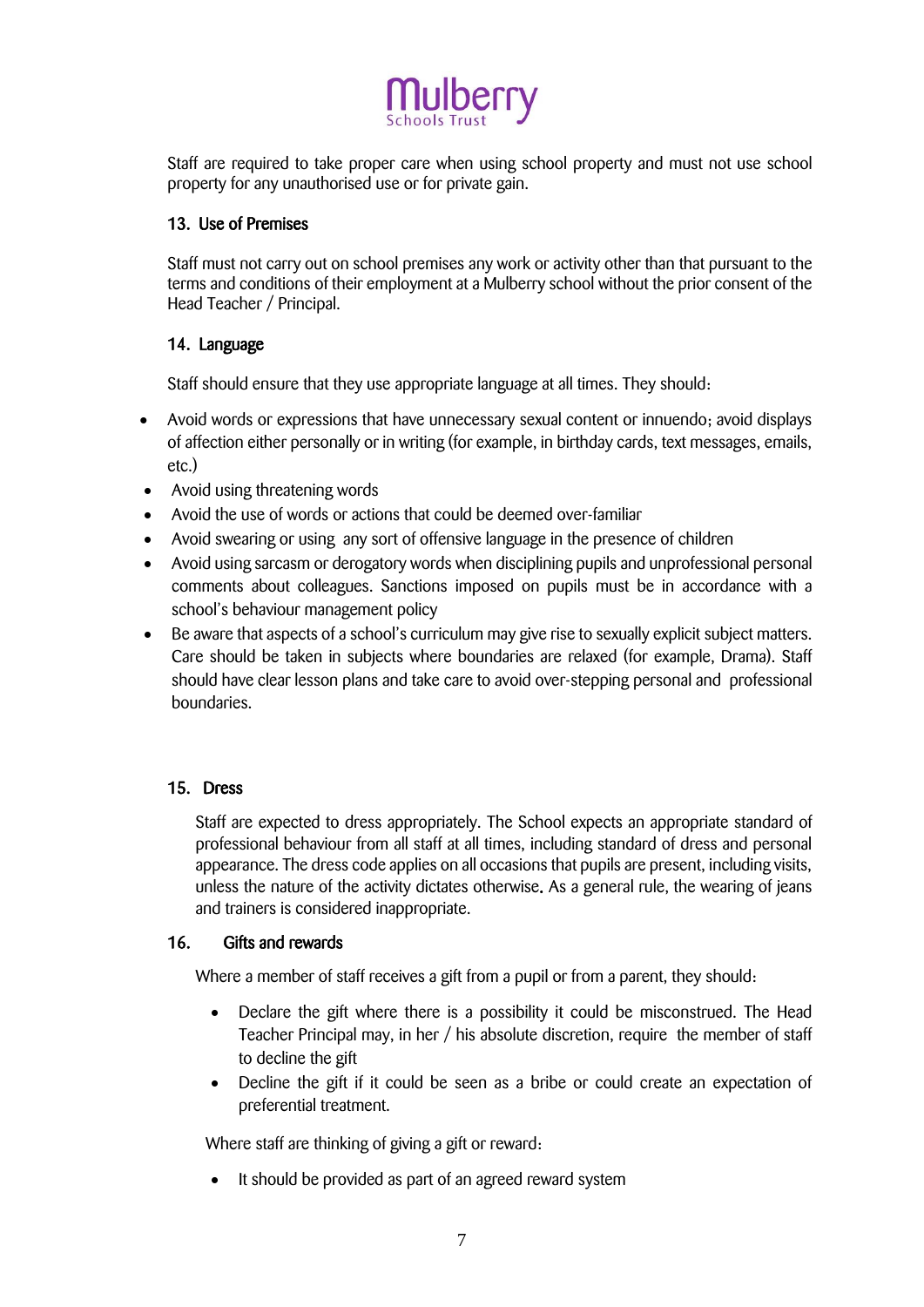

- The selection processes should be fair and
- Gifts should be given openly and not be based on favouritism

Decisions regarding entitlement to benefits or privileges such as admission to school trips, activities or classroom tasks should avoid perceptions of bias and or favouritism. The selection process must be based on transparent criteria.

# 17. Physical Contact with pupils

#### Physical restraint

All forms of corporal punishment are unlawful and the use of unwarranted physical force could constitute a criminal offence. Staff must avoid any form of aggressive contact such as holding, pushing, pulling or hitting, which could amount to a common assault. The use of physical intervention should be avoided if possible but the law does allow teachers and others to use such force or physical contact as is reasonable and proportionate in the circumstances to prevent a pupil from doing or continuing to do any of the following:

- a. committing a criminal offence
- b. injuring themselves or others
- c. causing damage to property, including their own
- d. engaging in any behaviour prejudicial to good order and discipline, whether that behaviour occurs is the classroom or elsewhere.

#### Before intervening

Before a physical intervention is undertaken, wherever practicable, the pupil should be told to stop and informed what will happen if they do not. The member of staff should continue attempting to communicate with the pupil throughout the incident making it clear that physical contact or restraint will stop as soon as it ceases to be necessary.

#### • Inform a senior member of staff

The member of staff should inform a senior member of staff immediately following any incident where force has been used. A written report must be produced as soon as possible afterwards. This should include written and signed accounts from those involved, including the pupil and any witnesses. The parents/carers should be informed.

#### 18. Action taken in self-defence or in an emergency

The law allows anyone to defend themselves against an attack provided they do not use more force than is necessary. Similarly, where a pupil is at risk of immediate injury or on the point of inflicting injury on someone else, any member of staff would be entitled to intervene.

#### 19. Physical contact in other circumstances

When physical contact maybe appropriate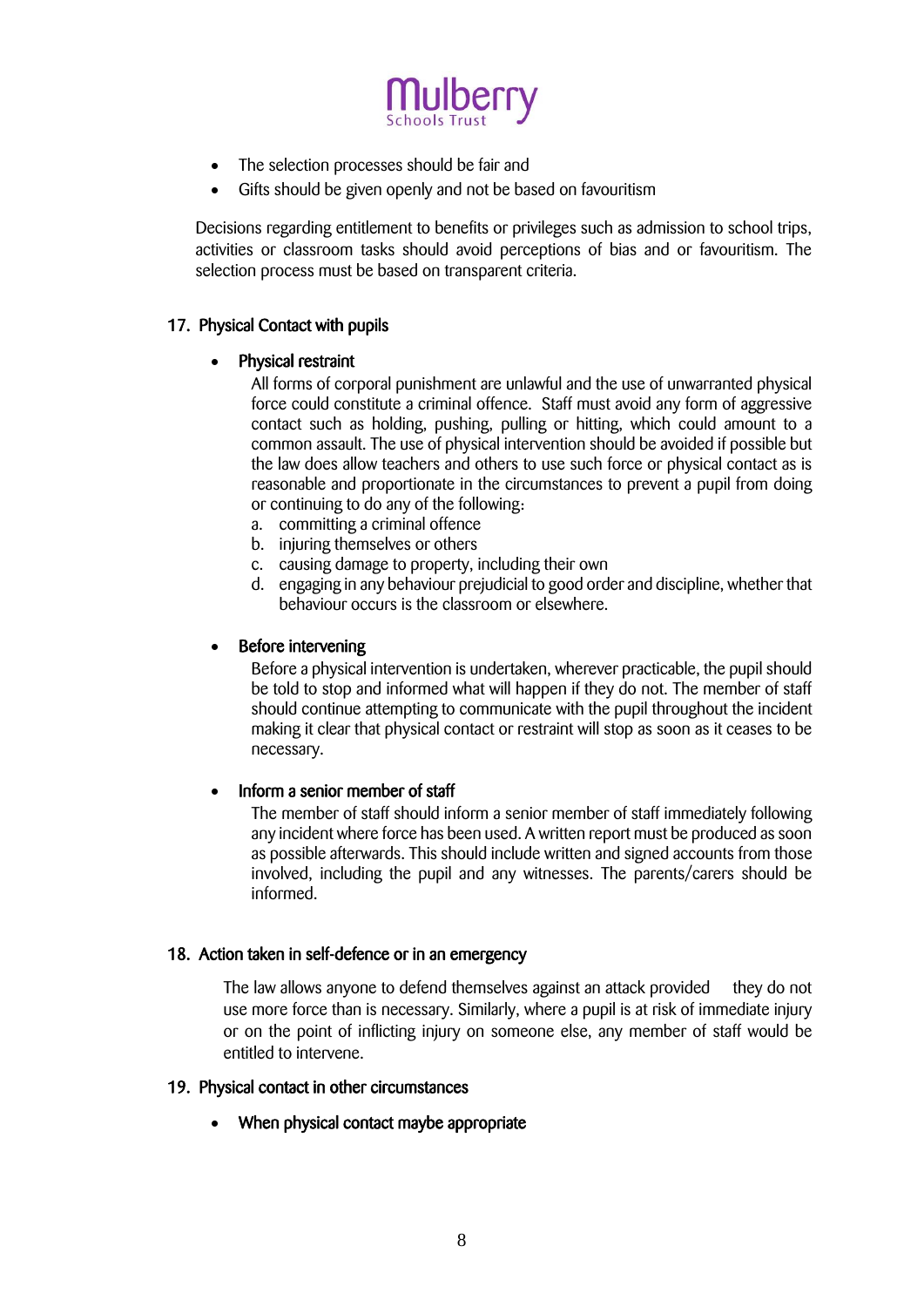

Physical contact between a member of staff and a pupil may be necessary and beneficial in order to demonstrate a required action, or a correct technique in, for example, singing and other music lessons or during PE or dance

# Offering comfort to distressed pupils

Touching may rarely be appropriate where a pupil is in distress and needs comforting. Staff should use their own professional judgement when they feel a pupil needs this kind of support and should be aware of any special circumstances relating to the pupil.

#### Administering first aid

Where staff are administering first aid they should explain to the pupil what is happening. The treatment administered must meet the school's Safety and Intimate Care policies and parents should be informed.

Staff should:

- a. adhere to a school's policy on administering first aid/medication
- b. comply with the required reporting procedures
- c. explain what is happening
- d. report and record the administration of first aid

#### Children with special educational needs or disabilities

Some children may need more physical contact to assist their everyday learning, which should be agreed and understood by all concerned and open to scrutiny.

#### Using 'reasonable force'

There is no legal definition of 'reasonable force'. It will always depend on the circumstances but what is crucial is that the use of force is proportionate to the behaviour of the pupil involved and the seriousness of the harm prevented.

#### 20. Exclusivity of Service

Staff's off-duty hours are their personal concern, but they should avoid a position where school duty and private interests conflict. The Trust does not seek to preclude staff unreasonably from undertaking additional employment but employees are required to devote their attention and abilities to their duties during working hours and to act in the best interests of their school at all times. 21. Social networking websites

- Staff must not access a school's social networking account for personal use (non-job related).
- Access to some publications, blogs and social networking sites is permitted during work time for the purposes of undertaking job-related duties only.
- Staff must act in the best interest of their school and not disclose personal data or information about any colleague or pupil. Access may be withdrawn and disciplinary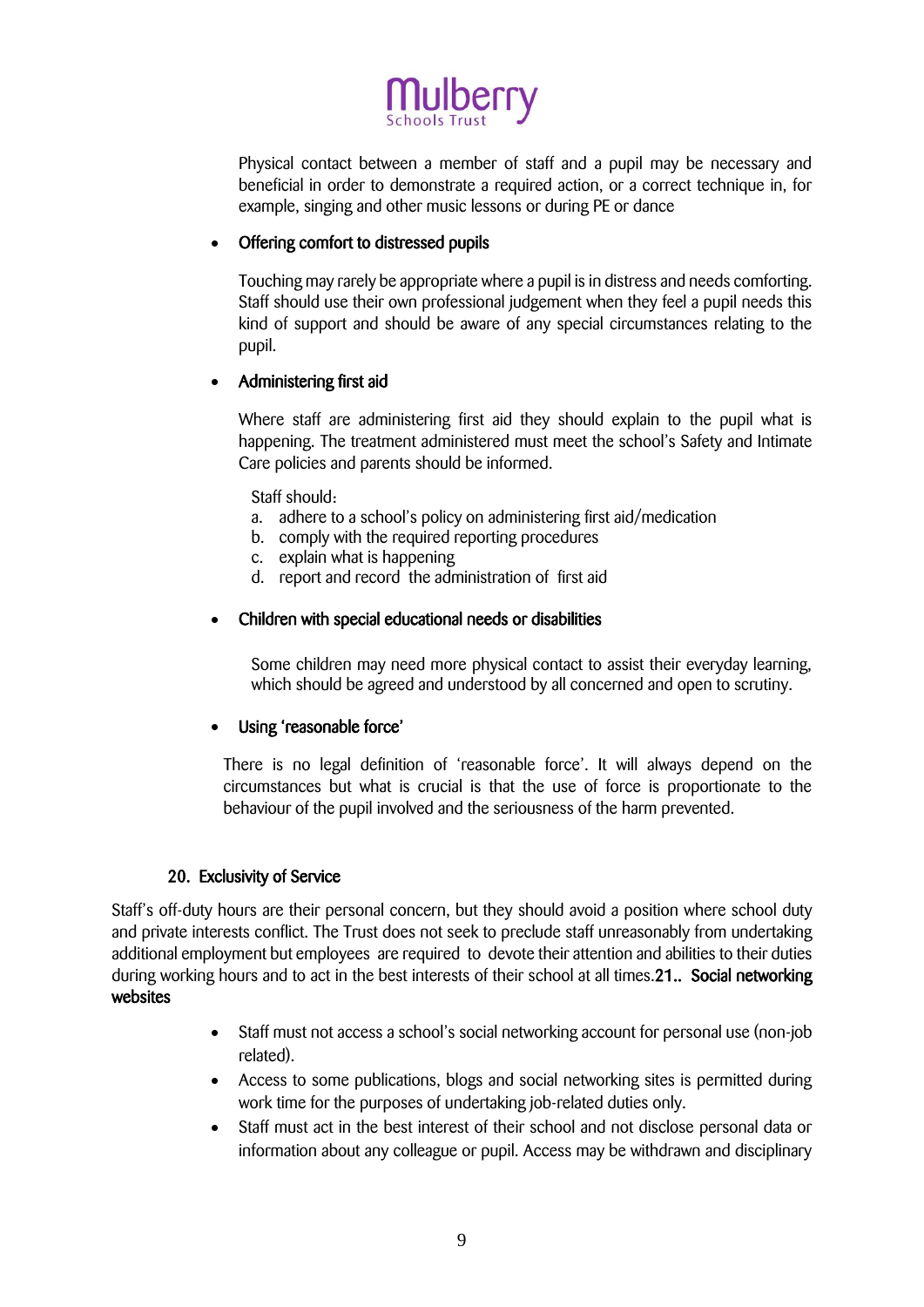

action taken if there is a breach of confidentiality or defamatory remarks made about school colleagues or pupils.

The Trust respects its staff's private lives. However, it also has a duty to ensure that confidentiality and its reputation are protected. Staff using social networking websites in their private life:

- Must refrain from identifying themselves as working for the Trust or its schools in a way which has, or may have, the effect of bringing the School into disrepute
- Must not identify other colleagues or pupils without their consent
- Must not make defamatory remarks about the Trust or its schools, colleagues, pupils or conduct themselves in a way which is detrimental to the Trust
- Must not allow pupils to access their personal social networking accounts and where they are contacted by a pupil, they should bring this to the attention of the Head Teacher / Principal

#### 22. Administrative Duties

- Teaching staff are expected to maintain and properly complete a register for all classes.
- In order to ensure safeguards both for staff and pupils, staff must obtain permission from the Head Teacher / Principal:
	- Before taking pupils off the school premises
	- Before arranging for any visitor to a school
	- Before incurring any expenditure on behalf of Trust or its schools.

#### 23. Transporting Pupils

There may be certain situations when staff are required to transport pupils. Staff should:

- Ensure that they are fit to drive and free from any substances that may impair their judgement or ability to drive
- Be aware that until a pupil is passed over to a parent/carer they have the responsibility for that pupil's health and safety
- Ensure that there are proper arrangements in place for vehicle, passenger and driver safety, including appropriate insurance, seat belts, adherence to maximum capacity guidelines, etc.
- Wherever practicable, avoid using private vehicles and try to have one adult additional to the driver to act as an escort.

# 24. After - School Activities

When taking part in educational visits, staff should:

Follow the Trust' or it school's policy on trips and visits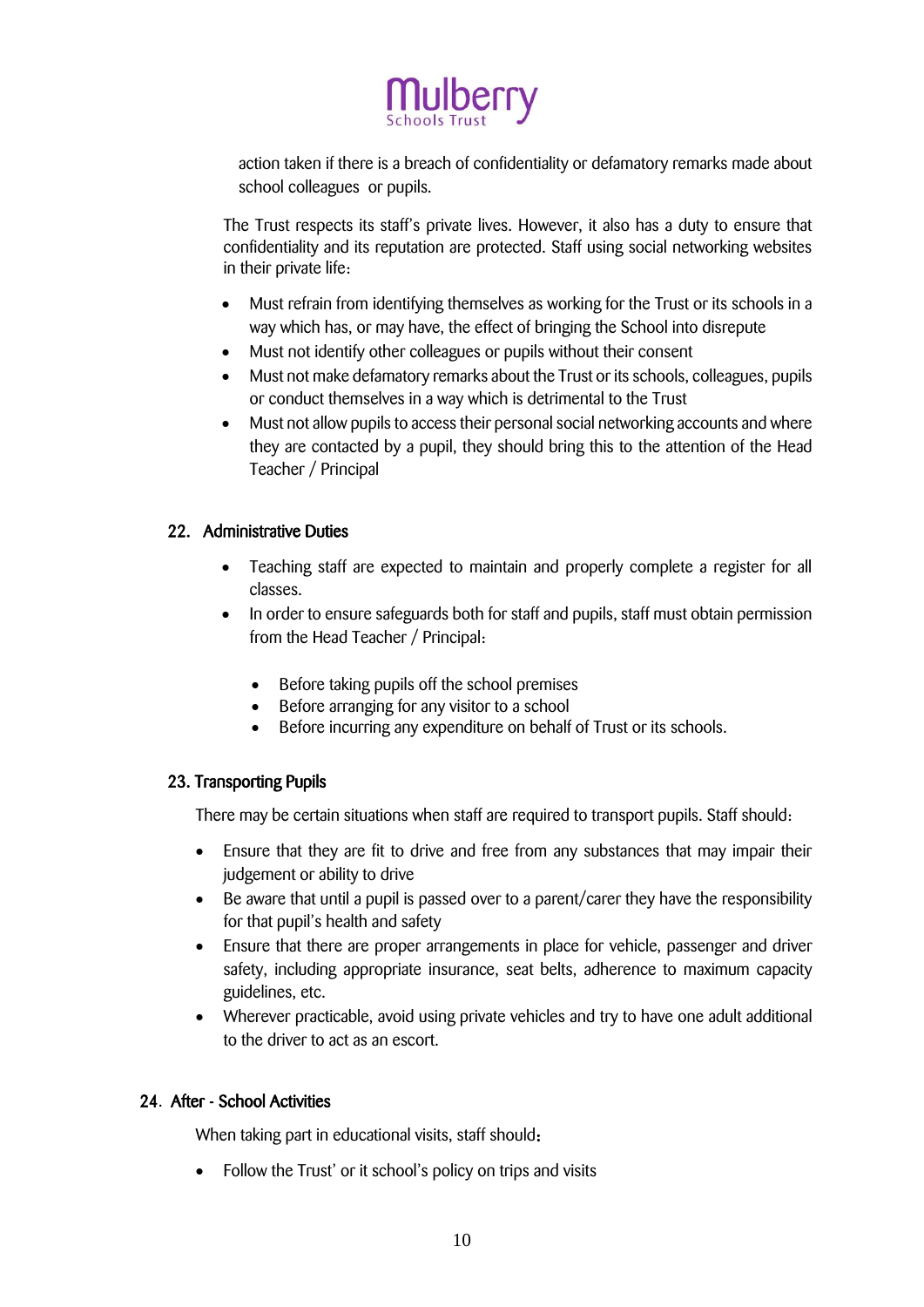

- Be accompanied by another adult unless otherwise agreed with a senior colleague
- Undertake a risk assessment
- Obtain parental consent

# 25. Photographs and Videos

Staff should only take photographs of pupils where there is a clear educational reason for their doing so. They should seek permission before displaying these photographs, and where appropriate, consent must be obtained from parents/carers. If permission has been obtained, the following should be considered:

- The purpose of the activity should be clear as what should happen to the photographs. Staff must be able to justify images in their possession
- Ensure that the pupil is appropriately attired
- Staff should not store photographs of pupils on their personal computers or phones.

# 26. Inappropriate material

- Staff must ensure that pupils are not exposed to inappropriate images
- Inappropriate material should not be brought to work and staff should not use school property to access such material
- Staff should not allow unauthorised access to school equipment and should keep their computer password safe
- If staff discover material that is potentially illegal, they must isolate the equipment and contact a senior colleague immediately
- Pupils should not be exposed to unsuitable material on the internet and staff should ensure that any film or material shown is age appropriate.

# 27. Confidentiality

- Staff shall maintain the appropriate level of confidentiality with respect to pupil and staff records and other sensitive matters. Staff should take care not to discuss issues of a particularly sensitive matter within the school community which could cause distress to the school staff, pupils or parents. Staff should not use confidential information about others to their own or others' advantage. Information must not be used to embarrass, intimidate or humiliate others.
- Lists of pupils'/parents' names and addresses must never be used for any purpose without the consent of the Head Teacher / Principal.
- As a general rule, information about pupils, parents or colleagues should never be disclosed to telephone enquirers. Staff should ask the enquirer to put the request in writing so that it can be dealt with appropriately. Media or legal enquiries should be passed to the Head Teacher / Principal / CEO or Communications Director.
- Confidential information should never be disclosed casually and should be disclosed on a needto-know basis. Where it is not necessary to disclose a child's identity, the information should be disclosed anonymously. If members of staff are not sure whether they should disclose information, they should seek advice from a senior member of staff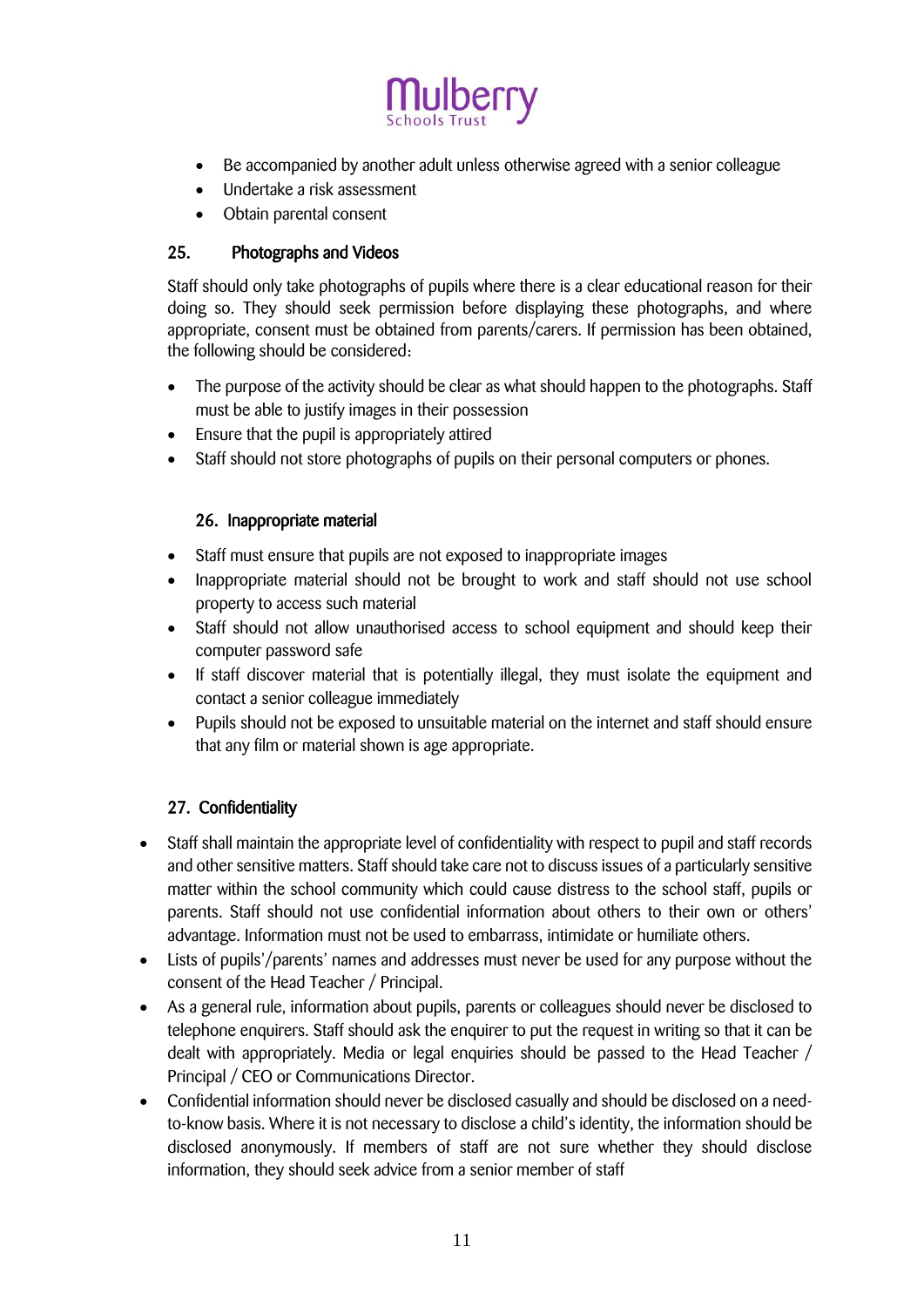

 Members of staff may have a duty to disclose information, for example where abuse is alleged or suspected. In such cases, there is a duty pass on the information immediately, but only to the designated Child Protection Officer. Staff should never give an undertaking of confidentiality to pupil where child protection issues are involved (See Child Protection and Safeguarding Policy).

#### 28. Whistleblowing

Staff should report any activities or behaviour of colleagues that gives them cause for concern. What constitutes 'cause for concern' is detailed in the school's whistleblowing policy. All staff should be familiar with the school's whistle blowing procedures.

#### 29. Duty of Disclosure

A member of staff accused of a criminal offence is expected to inform their school at the earliest opportunity. Failure to do so maybe a disciplinary offence. Consideration will be given to disciplinary procedures in relation to the nature of accusation, taking all the circumstances into account.

#### 30. Specific Aspects

- a. Discrimination: staff must all times observe the School's Equality Policy and the anti-racist action plan for staff and pupils and treat pupils, parents and other stakeholders in accordance with this policy
- b. Health and Safety: staff must take care of their personal hygiene, safety and welfare and that of other persons who may be affected by their acts or omissions. All staff must comply with the requirements of the Trust's Health and Safety policy and relevant legislation and regulations and also ensure that pupils do likewise
- c. Fire: staff must familiarise themselves with the fire precautions, procedures and drill routines. They must regard practice drills or building evacuations in a positive manner and ensure that they are perceived by pupils as an essential precaution to prevent risk of injury or fatality.
- d. Media: The CEO is the only person authorised to speak or send any communication on behalf of the Trust or its schools to members of the press or broadcast media.
- e. Copyright: Staff are expected to observe copyright laws on computer software, audio-visual and printed material.
- f. Data Protection Act: it is the responsibility of all employees to ensure the School's compliance with the DPA. Personal data must only be used to assist them to carry out their work; it must not be given to others who have no right to see it. All staff should maintain the security of all computerised databases of information on individuals, whether they are staff, pupils or members of the general public.
- g. Probity of documents: where a member of staff falsifies records or other documents, including those held electronically, this will be regarded as a serious disciplinary matter and potentially a criminal offence. If a member of staff has claimed any benefit, including housing benefit, either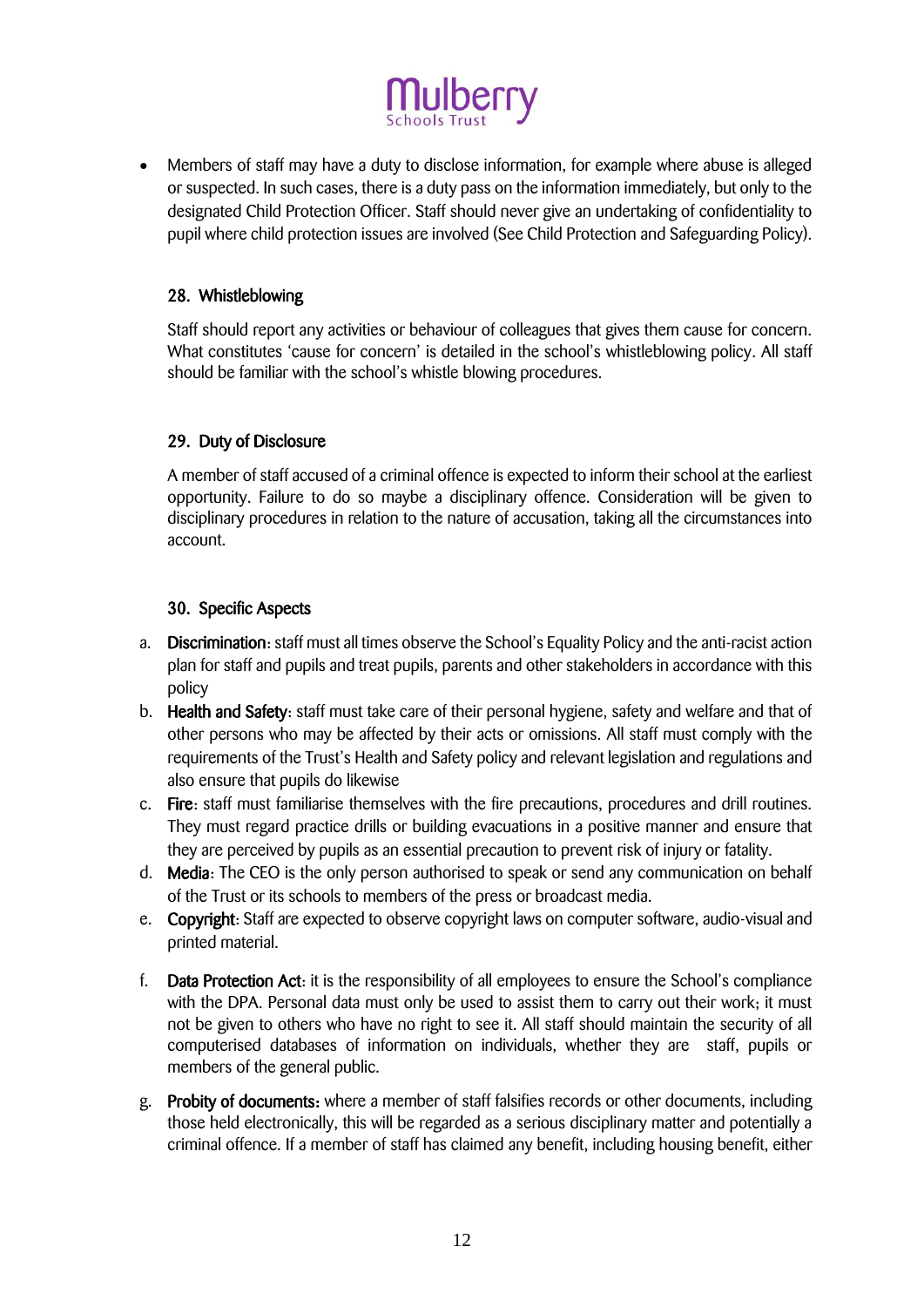

directly or indirectly and failed to disclose their full earnings, this will be treated as gross misconduct and they could be dismissed and referred to the police.

# 31. General points

- a. Staff should display the highest possible standards of professional behaviour that is required in an educational institution (See Appendix1).
- b. Teaching staff are expected to adhere to the Teachers' Standards (See appendix 2).
- c. Staff should not use their position in the school for private advantage or gain
- d. Staff should not use their position in the school for private advantage or gain.
- e. Staff are expected to attend their place of work punctually and in accordance with their conditions of service as at the times agreed. Those unable to avoid being late or absent should, whenever possible, give as much notice to their home school so that alternative arrangements may be made.

#### 32. The Law

- In addition to being gross misconduct, it is a criminal offence under the Sexual Offences Act 2003 for a person aged 18 or over who is in a position of trust in relation to another person under 18 to engage in sexual activity with that person. Sexual activity is defined broadly and does not have to include physical contact. For the purposes of the Act, members of staff are in a position of trust in relations to pupils at the school. It should be noted (as stated elsewhere in this document) that forming inappropriate relationships with children or young people who are pupils or students at another school may also be regarded as gross misconduct.
- The Sexual Offences Act (op cit.) also introduced the offence of "meeting a child following sexual grooming". This applies where an adult arranges to meet a child under 16 in any part of the world, if they have met or communicated with that child on at least two earlier occasions and intends to commit a sexual offence against that child. The law is clearly intended to apply where adults contact children through the internet. However, the prior meetings or communications need not have an explicitly sexual content.
- The Education (Prohibition from Teaching or Working with Children) Regulations Act 2003 requires that where an employee of a school is dismissed for being unsuitable to work with children or relating to the person's suitability where a relevant issue is raised (or resigns in order to avoid such dismissal), they must be reported to the Safeguarding Authority and maybe barred or restricted from teaching or working with children.
- Every complaint by a pupil must be taken seriously and investigated.

#### Appendix 1

#### 33. Disciplinary Rules

The following are examples of behaviour which the School finds unacceptable. The list is not exhaustive and it is acknowledged that it will be necessary to exercise judgment in all cases and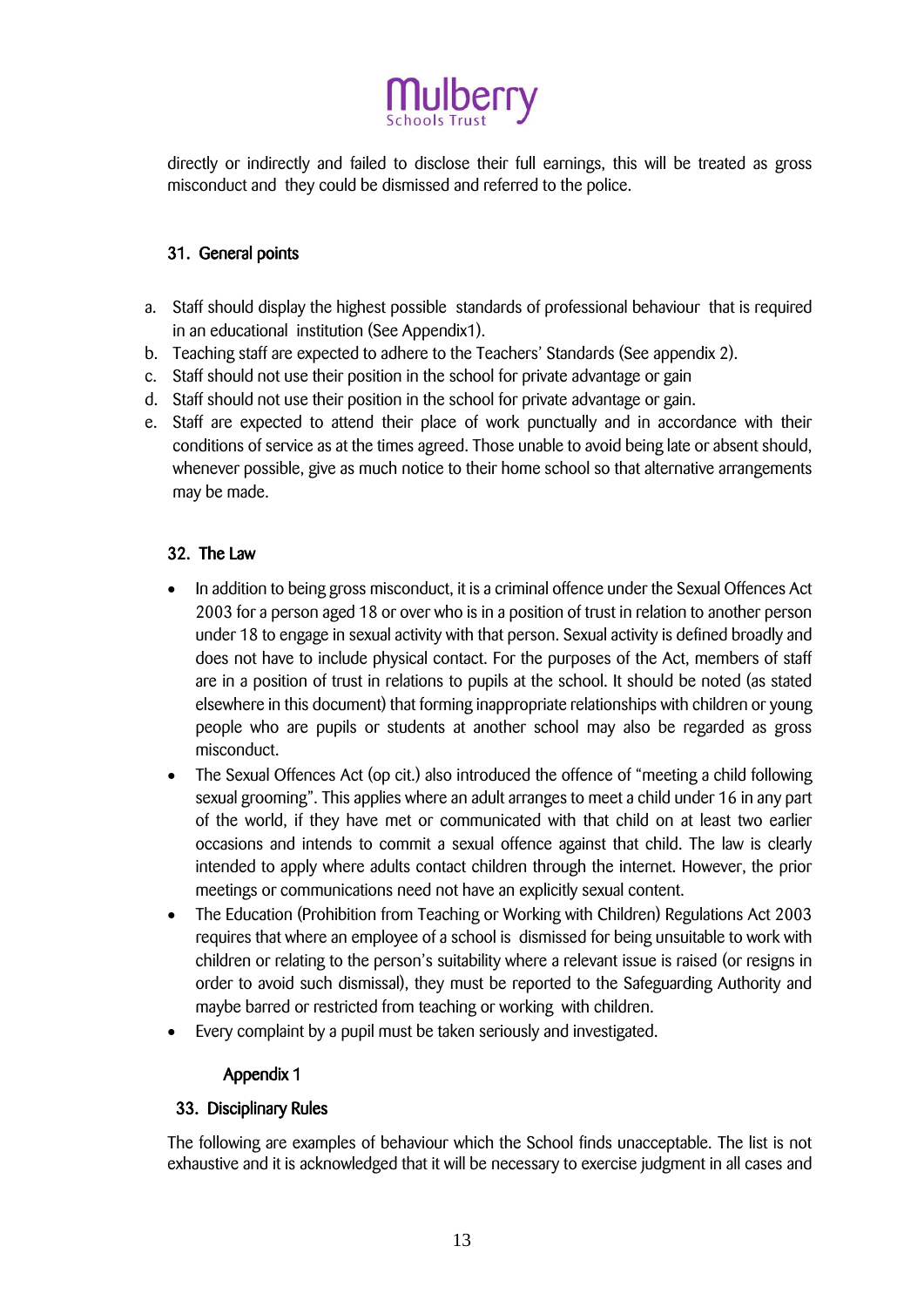

to be fair and reasonable in all circumstances. Please see the School's Anti- Bullying and Equality policies.

- 1. Any form of physical/verbal violence towards pupils.
- 2. Physical violence, actual or threatened towards other staff or visitors to the Trust's schools.
- 3. Sexual offences, sexual insults or sexual discrimination against pupils, other staff or visitors to the Trust's schools.
- 4. Racial offences, racial insults or racial discrimination against pupils, other staff or visitors to the Trust's schools.
- 5. Homophobic offences, homophobic insults or homophobic discrimination against pupils, other staff or visitors to the Trust's schools.
- 6. Theft of Trust / school monies or property and of monies or property of colleagues or visitors to the school. Removal from the school premises of property which is not normally taken away without the express authority of the Head Teacher / Principal or the owner of the property maybe regarded as gross misconduct
- 7. Deliberate falsification of documents such as time sheets, expense claims, etc for the purpose of gain.
- 8. Acceptance of bribes or other corrupt financial practices.
- 9. Wilful damage of school property or property belonging to other staff or visitors to the School.
- 10. Wilful disregard of safety rules or policies affecting the safety of pupils, other staff or visitors to the School.
- 11. Refusal to comply with reasonable instructions given by a member of staff with supervisory responsibilities.
- 12. Any wilful act which results in actionable negligence for compensation against the Trust or its schools.
- 13. Gross neglect of duties and responsibilities.
- 14. Unauthorised absence from work.
- 15. Being untruthful and/or engaging in deception on matters of importance within the School community.
- 16. Deliberate breaches of confidentiality, particularly on sensitive matters.
- 17. Being incapable, by reason of alcohol or drugs (not prescribed for health reasons) from fulfilling duties and responsibilities of employment.

# 34. The following are examples of behaviour which could lead to formal disciplinary warnings:

- 1. Unsatisfactory timekeeping
- 2. Neglect of safety rules and procedures. Some offences of wilful neglect maybe regarded as gross misconduct
- 3. Breaches of confidentiality. Deliberate breaches on sensitive matters maybe regarded as gross misconduct
- 4. Failure to comply with reasonable work related requirements or lack of care in fulfilling the duties of the post.
- 5. Behaviour towards other employees, pupils and visitors which gives justifiable offence. Certain behaviour giving rise to offence maybe regarded as gross misconduct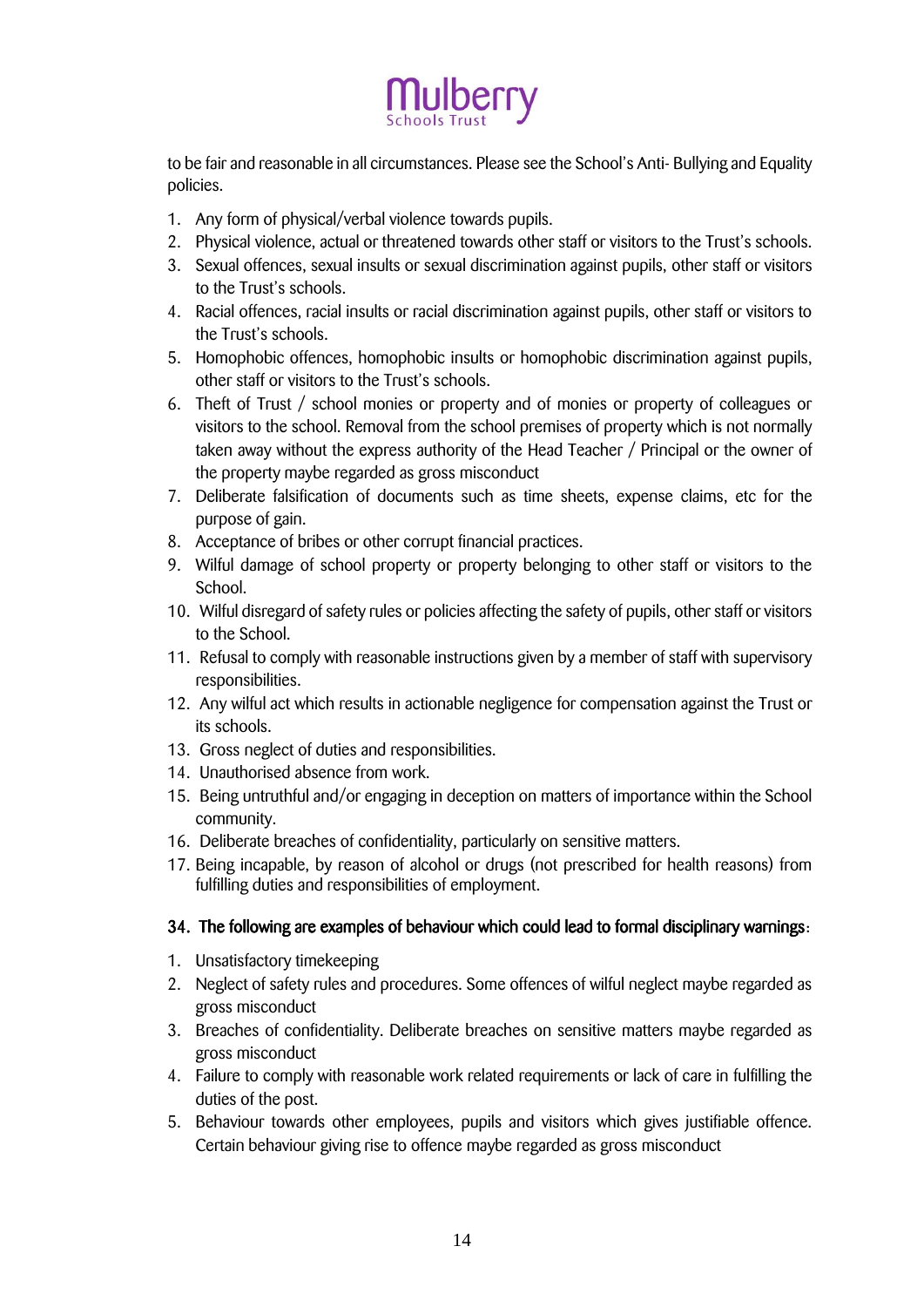

- 6. Acting in a manner which could reasonably be regarded as rude, impolite, contemptuous or lacking appropriate professional demeanour. In certain circumstances such behaviour may be regarded as gross misconduct
- 7. Conduct which it is considered adversely affects either the reputation of the school or affects confidence in the member of staff. Certain conduct may be regarded as gross misconduct.

All staff are committed to working together to support the young people at schools in the Mulberry Schools Trust. It is, therefore, in the interest of all staff, as well as of the pupils, that this Code is followed so as to maintain high standards of behaviour and their professional reputation and we expect that all staff will act in accordance with its guidance.

A breach of the disciplinary rules above maybe treated as misconduct and will render the member of staff liable to disciplinary action, including in serious cases, dismissal.

#### Appendix 2

#### 35. Extracts from the Teachers' Standards

Preamble

Teachers make the education of their pupils their first concern, and are accountable for achieving the highest possible standards in work and conduct. Teachers act with honesty and integrity; have strong subject knowledge, keep their knowledge and skills as teachers up-to-date and are self-critical; forge positive professional relationships; and work with parents in the best interests of their pupils.

#### • Part two: personal and professional conduct

A teacher is expected to demonstrate consistently high standards of personal and professional conduct. The following statements define the behaviour and attitudes which set the required standard for conduct throughout a teacher's career.

Teachers uphold public trust in the profession and maintain high standards of ethics and behaviour, within and outside school by:

- Treating pupils with dignity, building relationships rooted in mutual respect, and all times observing proper boundaries appropriate to a teacher's professional position
- Having regard for the need to safeguard pupils' well-being, in accordance with statutory provisions
- Showing tolerance and respect for the rights of others
- Not undermining fundamental British values, including democracy, the rule of law, individual liberty and mutual respect, and tolerance of those with different faiths and beliefs
- Ensuring that personal beliefs are not expressed in ways which exploit pupils' vulnerability or might lead them to break the law.

Teachers must have proper and professional regard for the ethos, policies and practices of the school in which they teach, and maintain high standards in their own attendance and punctuality.